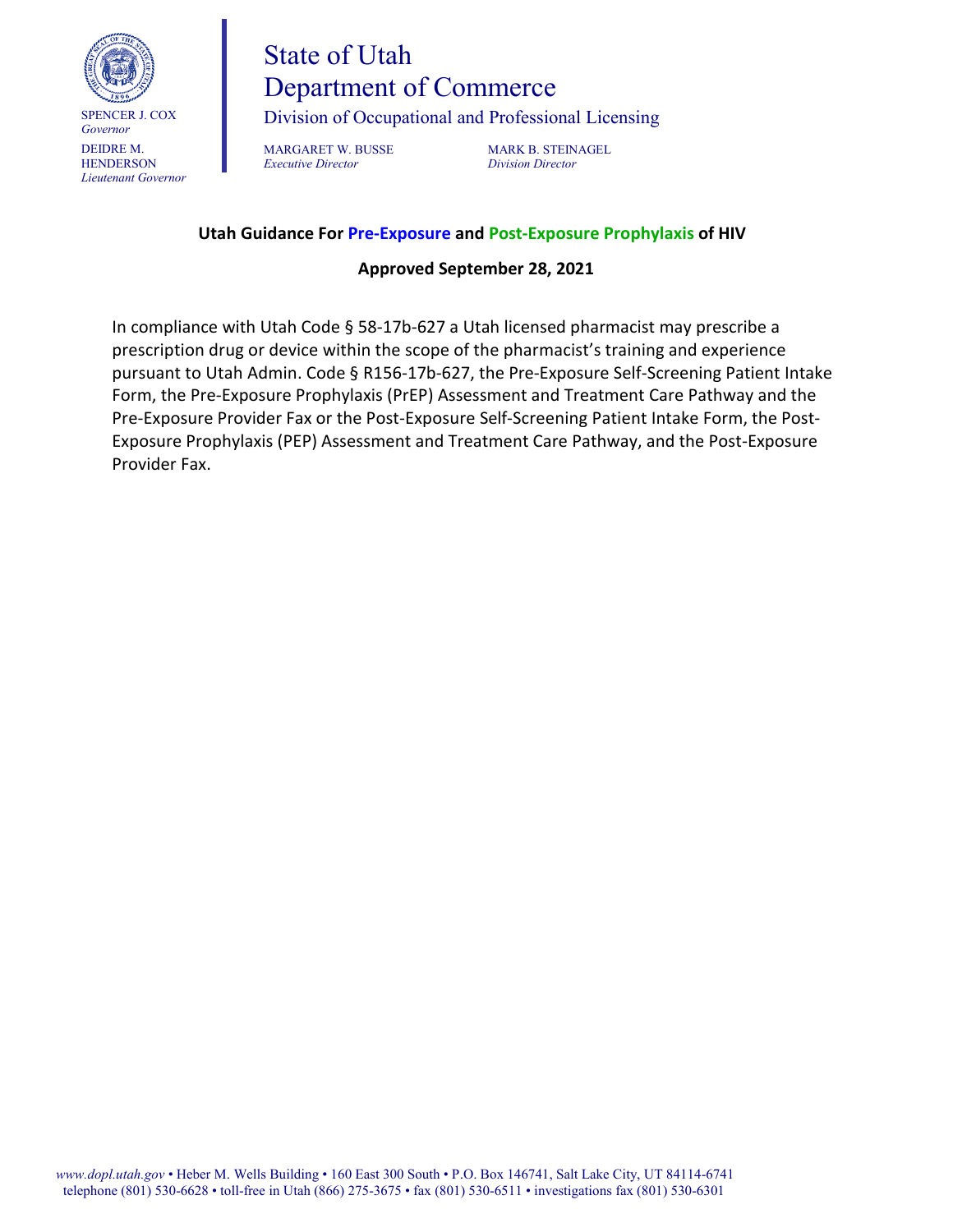#### **(CONFIDENTIAL- Protected Health Information)**

| Date                                                                                      |                         |
|-------------------------------------------------------------------------------------------|-------------------------|
| Legal Name                                                                                |                         |
| Sex Assigned at Birth (circle) M/F                                                        |                         |
| Preferred Pronouns (circle) She/Her/Hers, He/Him/His, They/Them/Their, Ze/Hir/Hirs, Other |                         |
| <b>Street Address</b>                                                                     |                         |
| Phone (                                                                                   | <b>Email Address</b>    |
| <b>Healthcare Provider Name</b>                                                           | Phone (<br>Fax I        |
| Do you have health insurance? Yes / No                                                    | Insurance Provider Name |
| Any allergies to medications? Yes / No                                                    | If yes, please list     |

**Background Information:** These questions are highly confidential and help the pharmacist to determine if PrEP is right for you and what Human Immunodeficiency Virus (HIV) and Sexually Transmitted Infection (STI) testing is recommended.

**Do you answer yes to any of the following? □ yes □ no**

| 1. Do you sexually partner with men, women, transgender, or non-binary people?                                          |                               |
|-------------------------------------------------------------------------------------------------------------------------|-------------------------------|
| 2. Please estimate how often you use condoms for sex. Please estimate the date of the last time you had sex without a   |                               |
| condom.                                                                                                                 |                               |
| % of the time                                                                                                           |                               |
| last sex without a condom                                                                                               |                               |
| 3. Do you have oral sex?                                                                                                |                               |
| Giving-you perform oral sex on someone else                                                                             |                               |
| Receiving-someone performs oral sex on you                                                                              |                               |
| 4. Do you have vaginal sex?                                                                                             |                               |
| Receptive-you have a vagina and you use it for vaginal sex                                                              |                               |
| Insertive-you have a penis and you use it for vaginal sex                                                               |                               |
| 5. Do you have anal sex?                                                                                                |                               |
| Receptive- someone uses their penis to perform anal sex on you                                                          |                               |
| Insertive-you use your penis to perform anal sex on someone else                                                        |                               |
| 6. Do you inject drugs?                                                                                                 |                               |
| 7. Are you in a relationship with an HIV-positive partner?                                                              |                               |
| 8. Do you exchange sex for money or goods? (includes paying for sex)                                                    |                               |
| 9. Do you use poppers (inhaled nitrates) and/or methamphetamine for sex?                                                |                               |
| Medical History: These questions are highly confidential and help the pharmacist to determine if PrEP is right for you. |                               |
| 1. Have you ever tested positive for Human Immunodeficiency Virus (HIV)?                                                | $\Box$ yes $\Box$ no          |
| 2. Do you see a (healthcare provider) for management of Hepatitis B?                                                    | $\Box$ yes $\Box$ no          |
| 3. Have you ever received an immunization for Hepatitis B? If yes, when:                                                | $\Box$ yes $\Box$ no          |
| <b>A</b> If no would you like a Henatitic R immunization today? $\Box$ yes $\Box$ no                                    | Date of vaccine $\frac{1}{1}$ |

| If no, would you like a Hepatitis B immunization today? $\Box$ yes $\Box$ no       | Date of vaccine      |
|------------------------------------------------------------------------------------|----------------------|
| 4. Do you see a healthcare provider for problems with your kidneys?                | $\Box$ yes $\Box$ no |
| 5. Do you take non-steroid anti-inflammatory drugs (NSAIDS)?                       | $\Box$ yes $\Box$ no |
| Includes: Advil/Motrin (ibuprofen), aspirin, Aleve (naproxen)<br>$\bullet$         |                      |
| 6. Are you currently or planning to become pregnant or breastfeeding?              | $\Box$ yes $\Box$ no |
| 7. Do you have any other medical problems the pharmacist should know? If yes, list | $\Box$ yes $\Box$ no |
| them here:                                                                         |                      |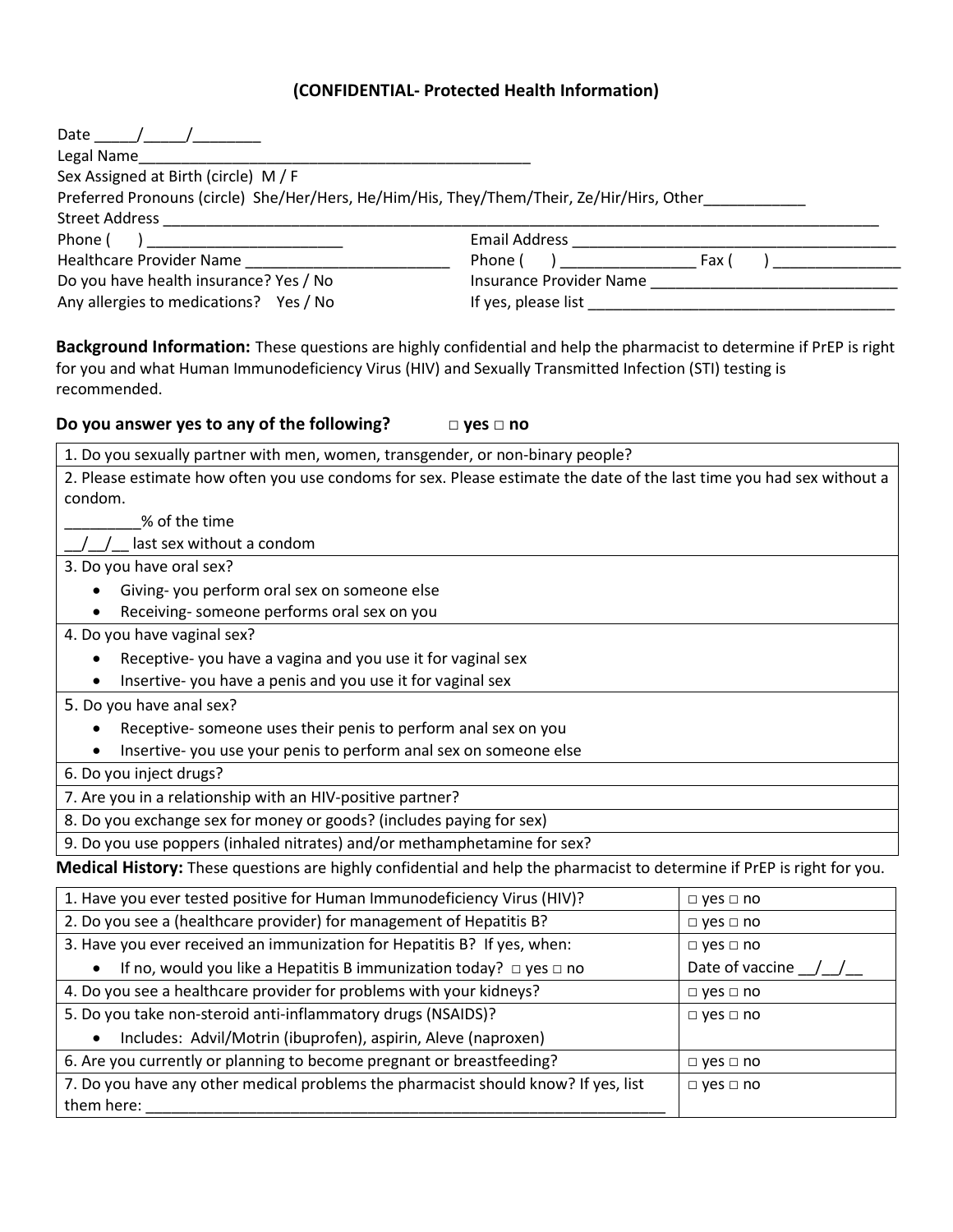#### **(CONFIDENTIAL- Protected Health Information)**

#### **Testing and Treatment:**

| 1. I understand that I must get an HIV test every 90 days to get my PrEP prescription        | $\Box$ Yes $\Box$ No |
|----------------------------------------------------------------------------------------------|----------------------|
| filled. The pharmacist must document a negative HIV test to fill my PrEP prescription.       |                      |
| I may be able to have tests performed at the pharmacy.<br>$\bullet$                          |                      |
| I can bring in my HIV test results, showing negative HIV and/or STI testing,                 |                      |
| within the last 2 weeks.                                                                     |                      |
| I brought my labs in today $\Box$ Yes $\Box$ No<br>$\circ$                                   |                      |
| I understand that if I have condomless sex within 2 weeks before and between<br>$\bullet$    |                      |
| the time I get my HIV test and when I get my PrEP that the test results may not              |                      |
| be accurate. This could lead to PrEP drug resistance if I become HIV positive and            |                      |
| I will need a repeat HIV test within one month.                                              |                      |
| 2. I understand that I must complete STI screening at least every 6 months while on          | $\Box$ Yes $\Box$ No |
| PrEP. Undiagnosed STIs will increase the risk of getting HIV.                                |                      |
| I understand if I have condomless sex between the time I get my STI testing and<br>$\bullet$ |                      |
| when I get my PrEP that the results may not be accurate.                                     |                      |
| 3. I understand that the effectiveness of PrEP is dependent on my taking all my doses.       | $\Box$ Yes $\Box$ No |
| Missing doses increases the risk of getting HIV.                                             |                      |

**Please write down the names of any prescription or over the counter medications or supplements you take. Please include herbal and nutritional products as well. This helps the pharmacist make sure there are no harmful interactions with your PrEP.** 

**Please list any questions you have for the pharmacy staff:** 

**Patient Signature:** \_\_\_\_\_\_\_\_\_\_\_\_\_\_\_\_\_\_\_\_\_\_\_\_\_\_\_\_\_\_\_\_\_\_\_\_\_\_\_\_\_\_\_\_\_\_\_ **Date:** \_\_\_\_\_\_\_\_\_\_\_\_\_\_\_\_\_\_\_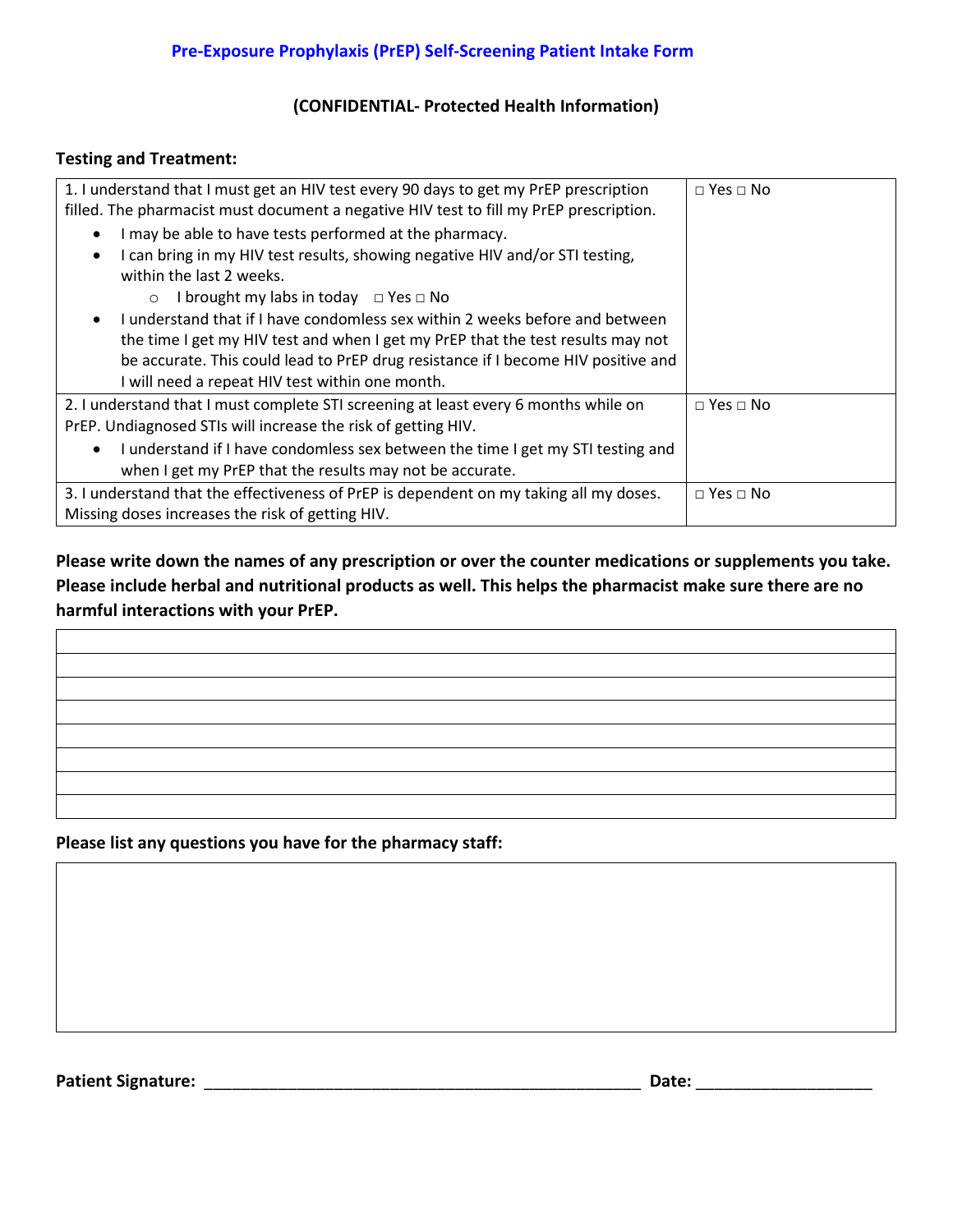# **(CONFIDENTIAL- Protected Health Information)**

Name\_\_\_\_\_\_\_\_\_\_\_\_\_\_\_\_\_\_\_\_\_\_\_\_\_\_\_\_\_\_\_\_\_ Date of Birth\_\_\_\_\_\_\_\_\_\_\_\_\_\_ Age\_\_\_\_\_\_ Today's Date\_\_\_\_\_\_\_\_\_\_\_\_\_\_\_

#### **Background Information/ HIV and STI risk factors:**

Document that a risk factor is present (circle below) and refer to the notes and considerations below to evaluate the risk factor(s). If a person has one or more risk factor, PrEP is recommended. The HIV Warmline offers consultations for providers from HIV specialists and is available every day at: (855) 448-7737. For information about PrEP, please visit the [CDC website.](https://www.cdc.gov/hiv/risk/prep/)

| <b>Risk Factor:</b>     | <b>Notes and considerations</b>                                                                                       |
|-------------------------|-----------------------------------------------------------------------------------------------------------------------|
| 1. Sexual partners      | • MSM activity is highest risk for HIV.                                                                               |
|                         | • Men who have insertive vaginal sex may not be at high risk of HIV unless other risk factors are                     |
|                         | present.                                                                                                              |
| 2. Estimated condom use | • Condomless sex greatly increases risk of HIV and STIs.                                                              |
| % of the time           | • For patients with condomless sex within the last 72 hours, consider Post-Exposure Prophylaxis                       |
| last sex without        | $(PEP)$ .                                                                                                             |
| a condom                | • Condomless sex within last 14 days, repeat HIV test in one month.                                                   |
| 3. Oral sex             | • Oral sex is not considered high risk for HIV unless there is blood or ulcerations in the mouth or                   |
|                         | genitals.<br>• STIs such as gonorrhea and chlamydia can inhabit the mouth and should be screened for in               |
|                         | persons who have oral sex.                                                                                            |
| 4. Vaginal sex          | • Receptive vaginal sex can be high risk for HIV.                                                                     |
|                         | • Insertive vaginal sex is not considered high risk for HIV unless other risk factors are present.                    |
| 5. Anal sex             | • Receptive anal sex has the most risk of HIV of any sex act.                                                         |
|                         | • Insertive anal sex has high risk for HIV.                                                                           |
|                         | • STIs such as gonorrhea and chlamydia can inhabit the rectum and should be screened in persons<br>who have anal sex. |
| 6. Injection drug use   | • Injection drug use is high risk for HIV. Consider referral for syringe exchange or sale of clean                    |
|                         | syringes.                                                                                                             |
| 7. HIV-positive partner | . People living with HIV who have undetectable viral loads will not transmit HIV.                                     |
|                         | • For partners of people living with HIV, consider partner's HIV viral load when recommending PrEP.                   |
| 8. Exchanging sex for   | • People who buy or sell sex are at high risk for HIV.                                                                |
| money or goods          |                                                                                                                       |
|                         |                                                                                                                       |
| 9. Popper and/or        | . Popper (inhaled nitrates) and/or methamphetamine use is associated with an increased risk of HIV.                   |
| methamphetamine use     | • Recommend adequate lubrication in persons who use poppers for sex.                                                  |
|                         |                                                                                                                       |

#### **1. Is one or More Risk Factor Present: □ yes □** *no*

- If yes, HIV PrEP is recommended. Proceed to next section: Testing.
- *If no, HIV PrEP is not recommended. Refer to a healthcare provider.*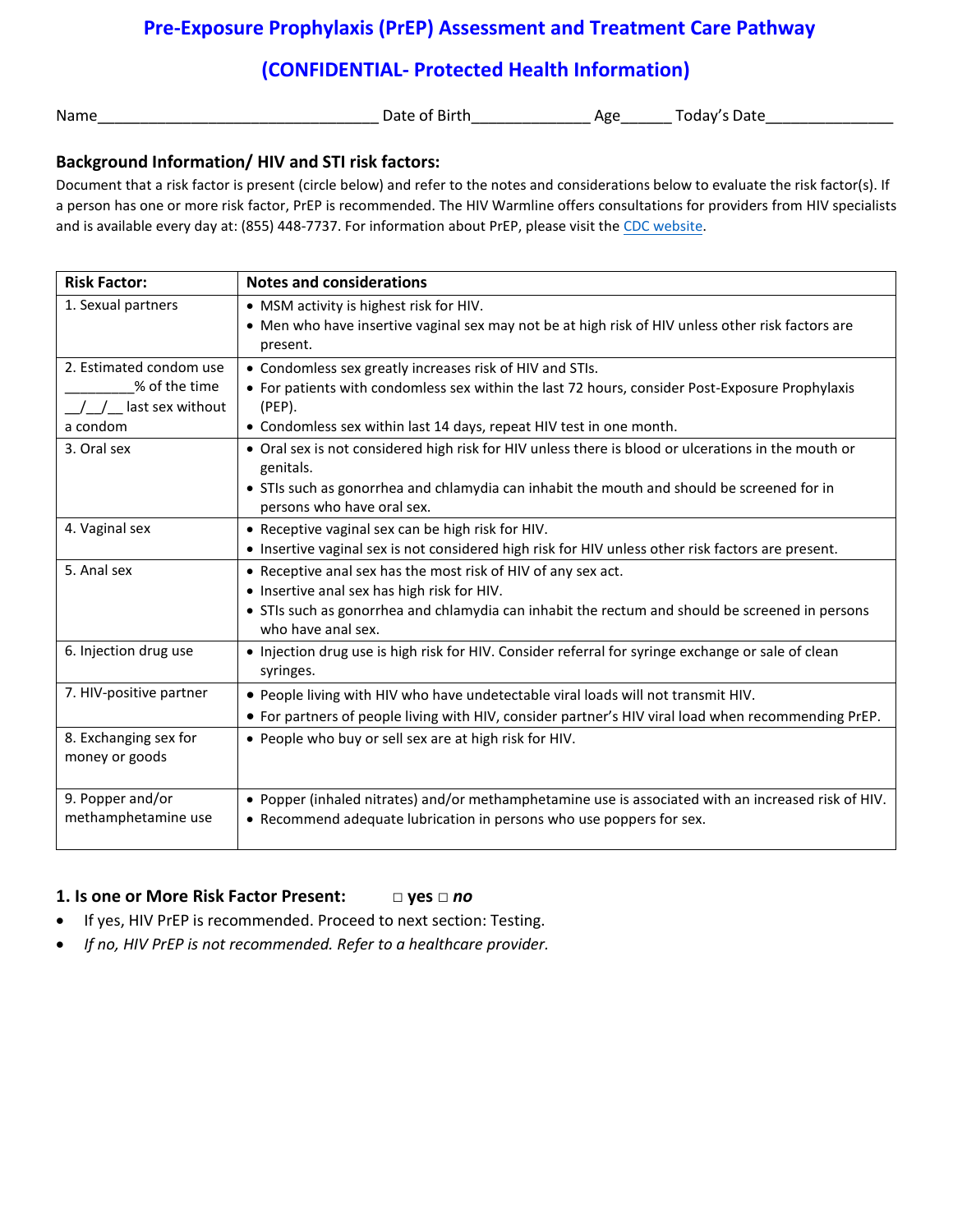# **(CONFIDENTIAL- Protected Health Information)**

**Testing:** The pharmacist must verify appropriate labs are complete. *Italics* below indicate need for referral.

|           |                                                                                                                           |                                               |                |                                                      |                         | <b>Needs</b> |
|-----------|---------------------------------------------------------------------------------------------------------------------------|-----------------------------------------------|----------------|------------------------------------------------------|-------------------------|--------------|
|           | <b>Test Name</b>                                                                                                          | Date of Test                                  | Result         |                                                      |                         | referral     |
|           | • HIV ag/ab (4th gen) test:                                                                                               |                                               |                | $\Box$ reactive $\Box$ indeterminate $\Box$ negative |                         | $\Box$ Yes   |
|           | Reactive and indeterminate tests are an automatic referral to county health or the patient's healthcare provider for      |                                               |                |                                                      |                         |              |
|           | confirmatory testing. NOTE: HIV test must be performed within the 14 days prior to prescribing and dispensing.            |                                               |                |                                                      |                         |              |
| $\bullet$ | Syphilis/Treponemal antibody:                                                                                             | $\frac{1}{2}$                                 |                | $\Box$ reactive $\Box$ indeterminate $\Box$ negative |                         | $\Box$ Yes   |
|           | Reactive treponemal antibody testing will result in an automatic referral to county health or the patient's primary care  |                                               |                |                                                      |                         |              |
|           | provider for follow-up and confirmatory testing.                                                                          |                                               |                |                                                      |                         |              |
|           | Hepatitis B surface antigen:                                                                                              | <u>____/____/______</u> □ positive □ negative |                |                                                      |                         | $\Box$ Yes   |
|           | Positive surface antigen indicates either acute or chronic Hepatitis B and PrEP should be referred to county health or a  |                                               |                |                                                      |                         |              |
|           | specialist physician.                                                                                                     |                                               |                |                                                      |                         |              |
|           | Gonorrhea/Chlamydia:                                                                                                      |                                               |                |                                                      |                         | $\Box$ Yes   |
|           | Urinalysis result:                                                                                                        | Pharyngeal test result:                       |                | Rectal test result:                                  |                         |              |
|           | $\Box$ reactive $\Box$ indeterminate                                                                                      | $\Box$ reactive $\Box$ indeterminate          |                | $\Box$ reactive $\Box$ indeterminate                 |                         |              |
|           | $\square$ negative                                                                                                        | $\square$ negative                            |                | $\Box$ negative                                      |                         |              |
|           | All reactive or indeterminate chlamydia and/or gonorrhea results will result in an automatic referral to county health or |                                               |                |                                                      |                         |              |
|           | the patient's healthcare provider for evaluation and treatment.                                                           |                                               |                |                                                      |                         |              |
|           | Renal function (CrCl):                                                                                                    |                                               |                | $mL/min \quad \Box$ CrCl > 60 mL/min                 |                         | $\Box$ Yes   |
|           | SCr mg/dL                                                                                                                 |                                               |                |                                                      | □ CrCl 30-60 mL/min     |              |
|           |                                                                                                                           |                                               |                |                                                      | $\Box$ CrCl < 30 mL/min |              |
|           | CrCl > 60mL/min: Kidney function adequate for PrEP; CrCl 30-60mL/min: Only Descovy indicated; CrCl <30 mL/min:            |                                               |                |                                                      |                         |              |
|           | referral for evaluation/follow-up. NOTE: Concurrent NSAID use would favor Descovy.                                        |                                               |                |                                                      |                         |              |
|           | • Signs/symptoms of STI not                                                                                               |                                               | $\Box$ Present |                                                      |                         | $\Box$ Yes   |
|           | otherwise specified:                                                                                                      |                                               |                |                                                      |                         |              |
|           | Condomless sex in past two                                                                                                |                                               | $\Box$ Yes     |                                                      |                         | $\Box$ Yes   |
|           | weeks                                                                                                                     |                                               |                |                                                      |                         |              |
|           | 2. Is HIV ab/ag $4^{th}$ gen test complete? $\Box$ yes/non-reactive $\Box$ yes/reactive or indeterminate                  |                                               |                |                                                      | $\Box$ no               |              |
|           | If yes and non-reactive: Proceed to question #3                                                                           |                                               |                |                                                      |                         |              |
|           | If yes and reactive or indeterminate: RPH many NOT prescribe PrEP. Patient should be referred to healthcare               |                                               |                |                                                      |                         |              |

- *provider. NOTE: Sample language below.*
- *If no, obtain HIV ab/ag 4th gen test. Repeat question #2 once results are available.*

#### **3. Are all required labs are complete? □ yes □** *no*

- If yes, RPH may prescribe PrEP and next labs due in 90 days. Proceed to next section: Medical History.
- If no, RPH may prescribe PrEP, but patient needs to complete all required labs and bring them in within 30 days. Proceed to next section: Medical History

#### *Sample language for reactive or indeterminate tests:*

*Your HIV test has tested reactive (or indeterminate). This is not a diagnosis of HIV or AIDS. We will need to confirm that this is the true result or to confirm a result with a more specific test before a diagnosis can be made. We are going to refer you to your health care provider (or your county health department) so that they may perform the confirmatory test and clarify the result. Until you have had your confirmatory test, we are going to recommend you abstain from any condomless sexual activity. We will delay starting (or refilling) your PrEP until we have confirmation, you're HIV negative.* 

*See next page for sample language for reactive (inderterminate) STI test.*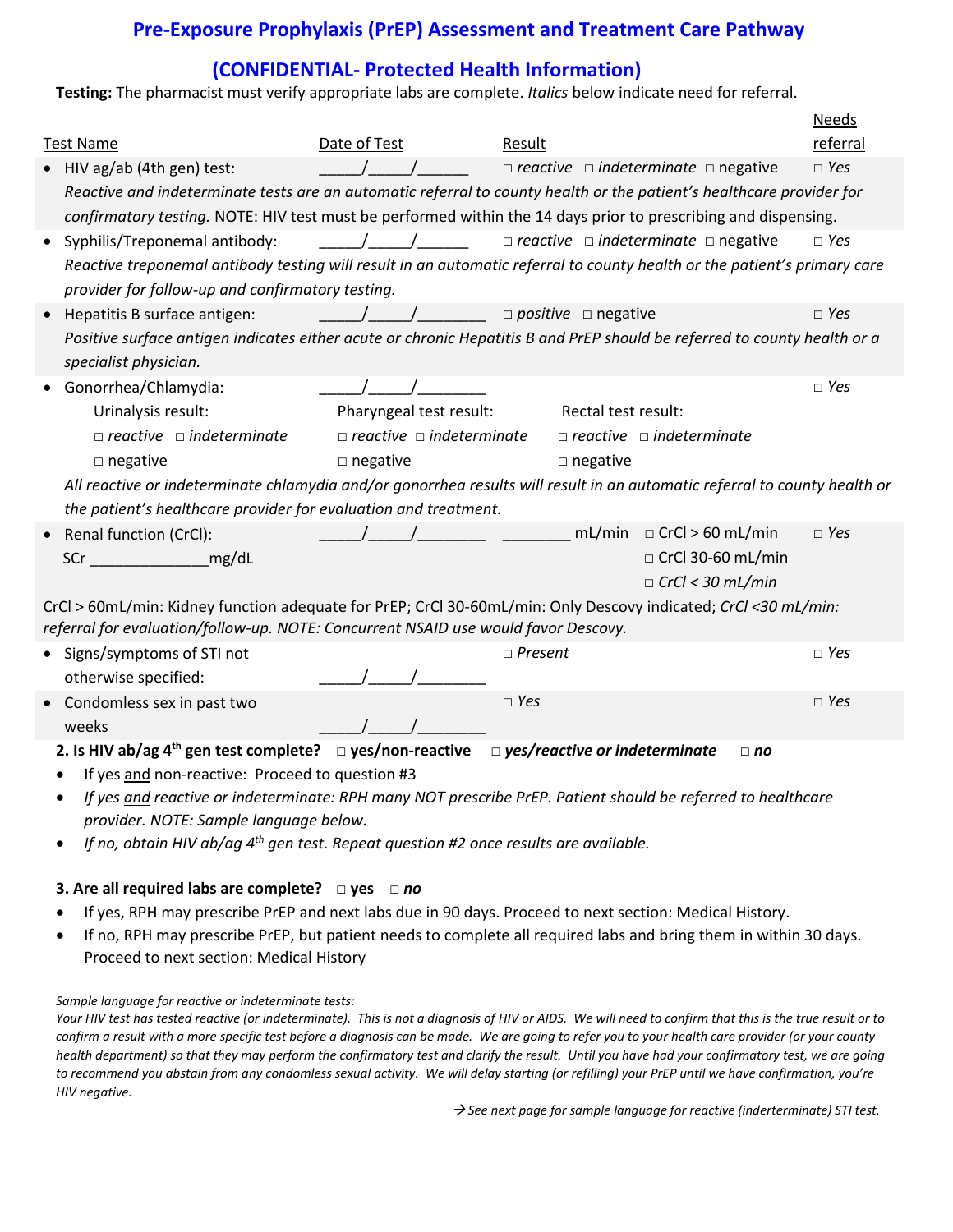# **(CONFIDENTIAL- Protected Health Information)**

Your STI test has tested reactive (or indeterminate). This is not a diagnosis of (chlamydia, gonorrhea, or syphilis). We will need to confirm that this is the true result or to confirm a result with a more specific test before a diagnosis can be made. We are going to refer you to your health care provider (or your county health department) so that they may perform the confirmatory test and clarify the result. Until you have had your confirmatory test, we are going to recommend you abstain from any condomless sexual activity including giving or receiving oral sex.

Utah Department of Health <https://ptc.health.utah.gov/local-health-departments/>

**Medical History:** The following are referral conditions and considerations for pharmacist prescribing of PrEP. If a patient has one or more contraindications, the pharmacist must refer the patient to a specialist for consultation or management of PrEP.

| <b>Medical history factor</b>                                                                            | <b>Notes and considerations</b>                                                                                                                                                                                                                                                                                                                                             |  |  |  |
|----------------------------------------------------------------------------------------------------------|-----------------------------------------------------------------------------------------------------------------------------------------------------------------------------------------------------------------------------------------------------------------------------------------------------------------------------------------------------------------------------|--|--|--|
|                                                                                                          | <b>REFERRAL CONDITIONS</b>                                                                                                                                                                                                                                                                                                                                                  |  |  |  |
| 1. Positive HIV test<br>Needs Referral:<br>$\neg$ yes $\Box$ no                                          | • A positive or indeterminate HIV test either indicates HIV infection, a false positive, or a result<br>requiring specialist interpretation.<br>• Confirmatory testing is beyond the testing capacity of the community pharmacist and the patient<br>should be referred for PrEP management.                                                                                |  |  |  |
| 2. Presence of Hepatitis B<br>infection<br>Needs Referral:<br>$\Box$ yes $\Box$ no                       | • Truvada and Descovy are treatments for Hepatitis B. In patients with Hepatitis B who stop PrEP,<br>this may cause a HepB disease flare.<br>• People with HepB infection must have their PrEP managed by a gastroenterologist or infectious<br>disease specialist.                                                                                                         |  |  |  |
| 3. Impaired kidney<br>function (<30mL/min)<br><b>Needs Referral:</b><br>$\Box$ yes $\Box$ no             | • Truvada is approved for patients with a CrCl >60mL/min.<br>• Consider Descovy in cis-gender men and male to female transgender women who have risk factors<br>for kidney disease with a CrCl >30mL/min, but less than 60mL/min.<br>• Pharmacist prescribing of PrEP is contraindicated for patients who are under the care of a specialist<br>for chronic kidney disease. |  |  |  |
| 4. Other medications<br>Needs Referral:<br>$\Box$ yes $\Box$ no                                          | • Evaluate for comorbid medications that can be nephrotoxic or decrease bone mineral density.<br>• For cis-gender men and male to female transgender women who are on medications that could be<br>nephrotoxic or could lower bone mineral density, consider Descovy over Truvada.<br><b>CONSIDERATIONS</b>                                                                 |  |  |  |
| 5. NSAID use<br>Precaution-Counseled on<br>limiting use:<br>$\Box$ yes $\Box$ no                         | • Tenofovir use in conjunction with NSAIDs may increase the risk of kidney damage.<br>• Concurrent use is not contraindicated, but patient should be counseled on limiting NSAID use.                                                                                                                                                                                       |  |  |  |
| 6. Hepatitis B vaccinated<br>If not, would the patient<br>like to be vaccinated?<br>$\Box$ yes $\Box$ no | . Vaccination for Hepatitis B is preferred, but lack of vaccination is not a contraindication for PrEP.<br>• Counsel on risk factors for Hepatitis B and recommend vaccination.<br>• If patient would like to be vaccinated, proceed according to Utah Admin Code R156-17b-621                                                                                              |  |  |  |
| 7. Pregnant or<br>breastfeeding                                                                          | • Pregnancy and breastfeeding are not contraindications for PrEP.<br>• Women at risk of HIV who are also pregnant are at higher risk of intimate partner violence.<br>• Truvada is preferred due to better data in these populations.                                                                                                                                       |  |  |  |

#### **4. Are one or More Referral Condition(s) Present? □** *yes* **□ no**

• *If yes, HIV PrEP is recommended but pharmacists are not authorized to prescribe in accordance with this RPH protocol. Refer the patient for further evaluation and management of PrEP by the patient's healthcare provider or appropriate specialist.*

If no, HIV PrEP is recommended and pharmacists are authorized to prescribe and dispense PrEP in accordance with this RPH protocol. Proceed to next sections: Regimen Selection and Prescription.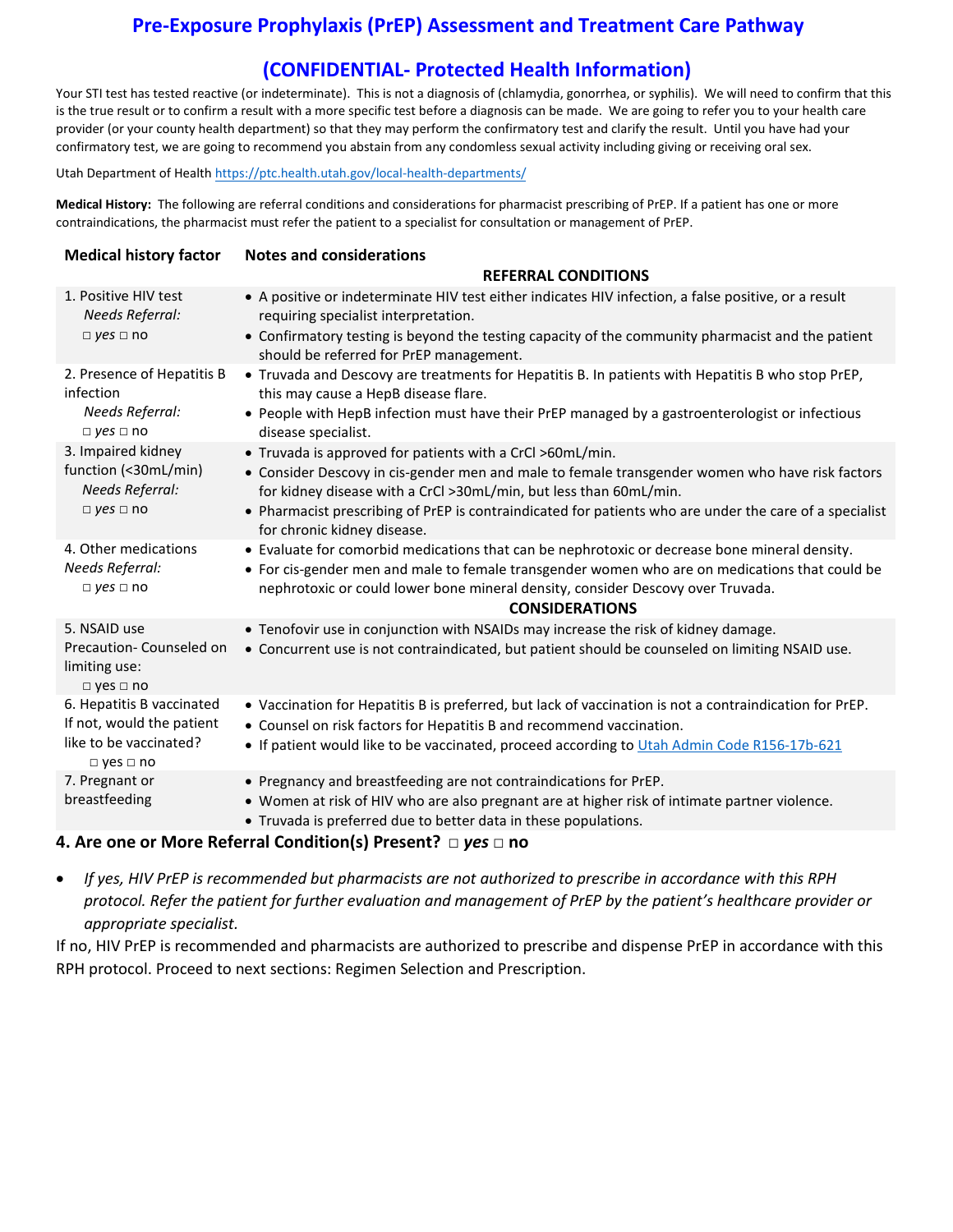# **(CONFIDENTIAL- Protected Health Information)**

| <b>Regimen Selection:</b>                                                                                     |                          |  |
|---------------------------------------------------------------------------------------------------------------|--------------------------|--|
| Considerations*                                                                                               | <b>Preferred regimen</b> |  |
| Cis-gender male or male to female transgender woman.                                                          | May choose Truvada or    |  |
| Both Truvada and Descovy are FDA approved in these populations. May prescribe based on<br>patient preference. | Descovy                  |  |
| Cis-gender female or female to male transgender man.                                                          | Truvada                  |  |
| Only Truvada is FDA approved in these populations.                                                            |                          |  |
| If patient has low bone mineral density or renal function that would preclude Truvada use,                    |                          |  |
| but has risk factors for HIV, refer the patient to a specialist for PrEP management.                          |                          |  |
| NSAID use                                                                                                     | Descovy                  |  |
| If patient is male or a male to female transgender woman, consider Descovy                                    |                          |  |
| Patient has some kidney impairment (CrCl <60mL/min) but is not under care of nephrologist.                    | Descovy                  |  |
| If patient is male or male to female transgender woman, consider Descovy                                      |                          |  |
| Patient has decreased bone mineral density or on medications that affect bone mineral density.                | Descovy                  |  |
| If patient is male or male to female transgender woman, consider Descovy.                                     |                          |  |
| Patient is pregnant or breastfeeding                                                                          | Truvada                  |  |
| Descovy has not been studied in these populations. Truvada is approved in these<br>populations.               |                          |  |

\*generic versions are acceptable in all cases if available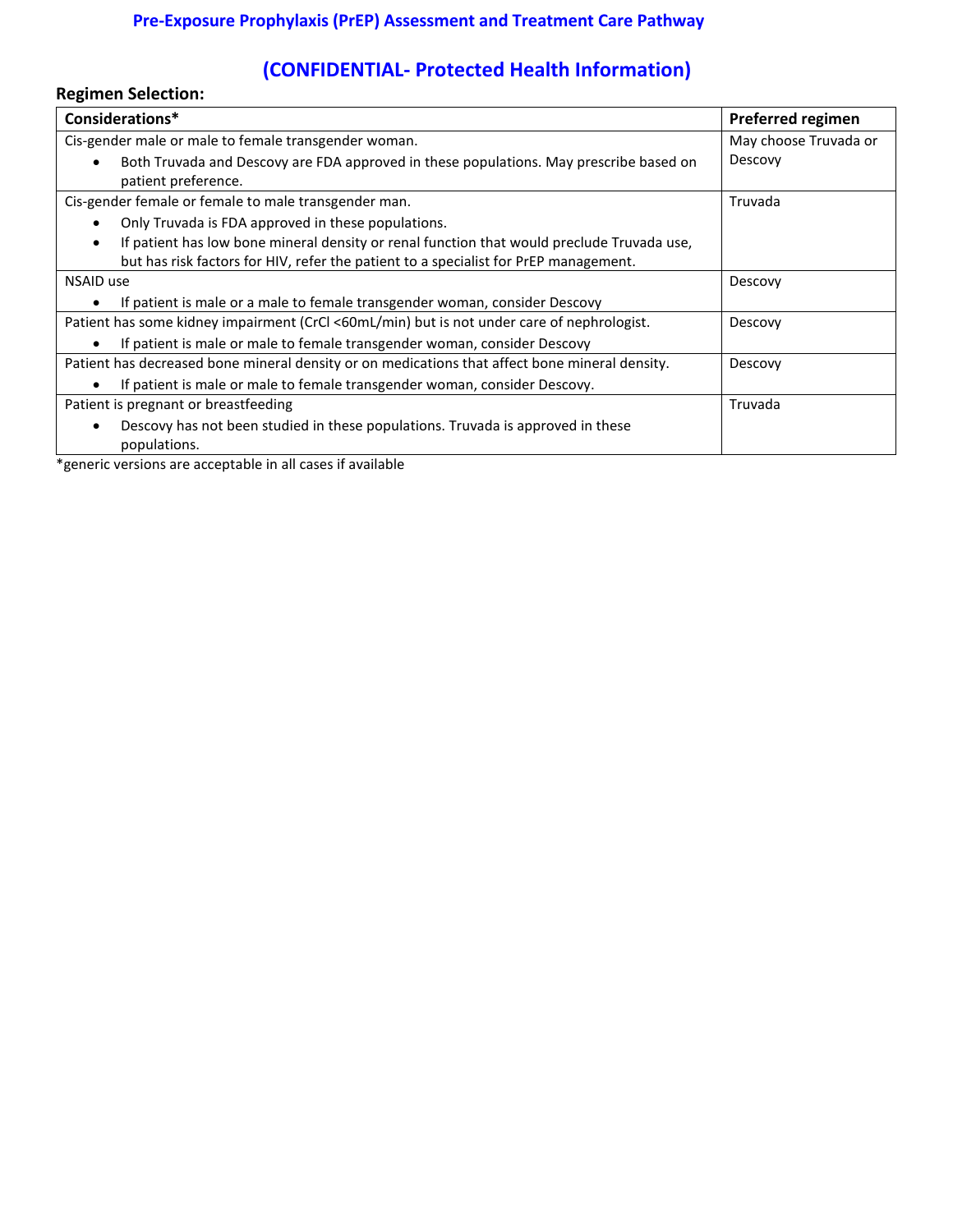# **PrEP Prescription**

| <b>Patient Name:</b>                                                    | Date of birth:                                                                                                                        |
|-------------------------------------------------------------------------|---------------------------------------------------------------------------------------------------------------------------------------|
| Address:                                                                |                                                                                                                                       |
| City/State/Zip Code:                                                    | Phone number:                                                                                                                         |
| $\Box$ Verified DOB with valid photo ID<br>Rx                           | Note: RPh may not prescribe and must refer patient if HIV test reactive or indeterminate                                              |
| $\Box$                                                                  | Truvada (emtricitabine/tenofovir disoproxil fumarate) 200/300mg tablets<br>Take one tablet by mouth daily for 90 days, #90, 0 refills |
|                                                                         | -or-                                                                                                                                  |
| П                                                                       | Descovy (emtricitabine/tenofovir alafenamide) 200/25mg tablets<br>• Take one tablet by mouth daily for 90 days, #90, 0 refills        |
|                                                                         | Expiration Date: (This prescription expires 90 days from the written date) ________________________                                   |
|                                                                         |                                                                                                                                       |
|                                                                         |                                                                                                                                       |
|                                                                         | -or-                                                                                                                                  |
| $\Box$ Patient Referred<br>$\Box$ Hepatitis B Vaccination administered: | Lot: Expiration Date: Dose: of 2 or 3 (circle one)                                                                                    |
|                                                                         |                                                                                                                                       |

### **Manufacturer Copay Card Information:**

| RXBIN:         | <b>RXPCN:</b>                             | CDO11D    |
|----------------|-------------------------------------------|-----------|
|                | $\sim$ $\sim$ $\sim$ $\sim$ $\sim$ $\sim$ | <u>UI</u> |
| IED<br>אסטכנו. | $\overline{1}$<br>.שו                     |           |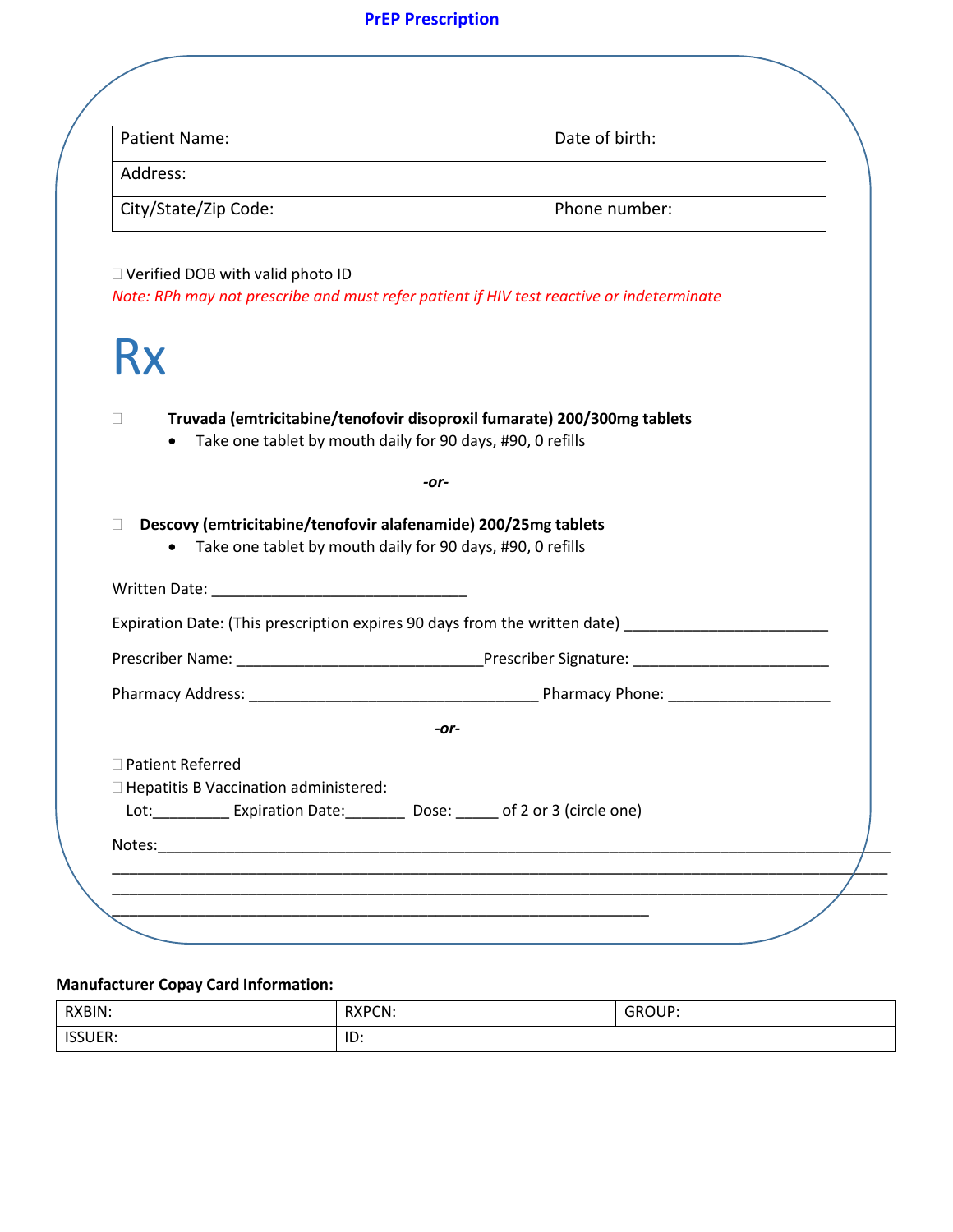# **Provider Notification**

# **Pre-Exposure Prophylaxis (PrEP) for Human Immunodeficiency Virus (HIV)**

|                                                                                                                                                                                                                                                                                                                                                                                                                                                                                                                                      |                                                   |                | $(name)$ $($ $)$ $-$<br>(FAX)                                                                                   |                |
|--------------------------------------------------------------------------------------------------------------------------------------------------------------------------------------------------------------------------------------------------------------------------------------------------------------------------------------------------------------------------------------------------------------------------------------------------------------------------------------------------------------------------------------|---------------------------------------------------|----------------|-----------------------------------------------------------------------------------------------------------------|----------------|
|                                                                                                                                                                                                                                                                                                                                                                                                                                                                                                                                      |                                                   |                |                                                                                                                 |                |
|                                                                                                                                                                                                                                                                                                                                                                                                                                                                                                                                      |                                                   |                |                                                                                                                 | , RPH. This    |
| regimen was filled on _____/_____/________(Date) and follow-up HIV testing is recommended in approximately 90<br>days $\frac{1}{\sqrt{1-\frac{1}{1-\frac{1}{1-\frac{1}{1-\frac{1}{1-\frac{1}{1-\frac{1}{1-\frac{1}{1-\frac{1}{1-\frac{1}{1-\frac{1}{1-\frac{1}{1-\frac{1}{1-\frac{1}{1-\frac{1}{1-\frac{1}{1-\frac{1}{1-\frac{1}{1-\frac{1}{1-\frac{1}{1-\frac{1}{1-\frac{1}{1-\frac{1}{1-\frac{1}{1-\frac{1}{1-\frac{1}{1-\frac{1}{1-\frac{1}{1-\frac{1}{1-\frac{1}{1-\frac{1}{1-\frac{1}{1-\frac{1}{1-\frac{1}{1-\frac{1}{1-\frac$ |                                                   |                |                                                                                                                 |                |
| This regimen consists of the following (check one):<br>Truvada (emtricitabine/tenofovir disoproxil fumarate) □<br>200/300mg tablets                                                                                                                                                                                                                                                                                                                                                                                                  | Take one tablet by mouth daily for 90 days        |                | Descovy (emtricitabine/tenofovir alafenamide)<br>200/25mg tablets<br>Take one tablet by mouth daily for 90 days |                |
| Your patient has been tested for and/or indicated the following:                                                                                                                                                                                                                                                                                                                                                                                                                                                                     |                                                   |                |                                                                                                                 |                |
| <b>Test Name</b>                                                                                                                                                                                                                                                                                                                                                                                                                                                                                                                     | Date of Test                                      | Result         |                                                                                                                 | Needs referral |
| $\bullet$ HIV ag/ab (4th gen):                                                                                                                                                                                                                                                                                                                                                                                                                                                                                                       | $\frac{1}{\sqrt{2}}$                              |                | $\Box$ reactive $\Box$ indeterminate $\Box$ negative                                                            | $\Box$ Yes     |
| Syphilis/Treponemal antibody:<br>$\bullet$                                                                                                                                                                                                                                                                                                                                                                                                                                                                                           | $\sqrt{2}$                                        |                | $\Box$ reactive $\Box$ indeterminate $\Box$ negative                                                            | $\Box$ Yes     |
| Hepatitis B surface antigen:<br>$\bullet$                                                                                                                                                                                                                                                                                                                                                                                                                                                                                            | $\mathcal{L}$ and $\mathcal{L}$ and $\mathcal{L}$ |                | $\Box$ positive $\Box$ negative                                                                                 | $\Box$ Yes     |
| Gonorrhea/Chlamydia:<br>$\bullet$                                                                                                                                                                                                                                                                                                                                                                                                                                                                                                    |                                                   |                |                                                                                                                 | $\Box$ Yes     |
| Urinalysis result:                                                                                                                                                                                                                                                                                                                                                                                                                                                                                                                   | Pharyngeal test result:                           |                | Rectal test result:                                                                                             |                |
| $\Box$ reactive $\Box$ indeterminate                                                                                                                                                                                                                                                                                                                                                                                                                                                                                                 | $\Box$ reactive $\Box$ indeterminate              |                | $\Box$ reactive $\Box$ indeterminate                                                                            |                |
| $\square$ negative                                                                                                                                                                                                                                                                                                                                                                                                                                                                                                                   | $\Box$ negative                                   |                | $\square$ negative                                                                                              |                |
| Renal function (CrCl):<br>$\bullet$                                                                                                                                                                                                                                                                                                                                                                                                                                                                                                  |                                                   |                |                                                                                                                 | $\Box$ Yes     |
| $\Box$ CrCl >60mL/min                                                                                                                                                                                                                                                                                                                                                                                                                                                                                                                | $\Box$ CrCl 30mL/min - 60mL/min                   |                | $\Box$ CrCl <30mL/min                                                                                           |                |
| Signs/symptoms of STI not<br>otherwise specified:                                                                                                                                                                                                                                                                                                                                                                                                                                                                                    |                                                   | $\Box$ present |                                                                                                                 | $\Box$ Yes     |
| Condomless sex in past two<br>weeks                                                                                                                                                                                                                                                                                                                                                                                                                                                                                                  |                                                   | $\Box$ yes     |                                                                                                                 | $\Box$ Yes     |

We recommend evaluating the patient, confirming the results, and treating as necessary. *Listed below are some key points to know about PrEP.*

#### **Provider pearls for HIV PrEP:**

- Truvada is not recommended for CrCl less than 60 mL/min. Please contact the pharmacy if this applies to your patient and/or there is a decline in renal function. Descovy may be a better option.
- Truvada and Descovy are both safe in pregnancy. If your patient is pregnant or becomes pregnant, they may continue PrEP.
- NSAIDs should be avoided while patients are taking HIV PrEP to avoid drug-drug interactions with Truvada.
- Truvada is a first line option for Hepatitis B treatment. This is not a contraindication to PrEP use, but we recommended you refer Hepatitis B positive patients to an infectious disease or gastroenterology specialist.
- A positive STI test is not a contraindication for PrEP.

#### **Pharmacy monitoring of HIV PrEP:**

- The pharmacy prescribing and dispensing PrEP conducts and/or reviews results of HIV testing, STI testing, and baseline testing as part of their patient assessment.
- Patients who test reactive or indeterminate for HIV, gonorrhea/chlamydia, syphilis, or Hepatitis B will be referred to your office for evaluation, diagnosis, and treatment.
- Your office may take over management of this patient's HIV PrEP from the pharmacy at any time.

If you have additional questions, please contact the prescribing pharmacy, or call the HIV Warmline. The HIV Warmline offers consultations for providers from HIV specialist and is available every day at: (855) 448-7737. For Information about PrEP, please visit the [CDC website.](https://www.cdc.gov/hiv/clinicians/prevention/prep.html)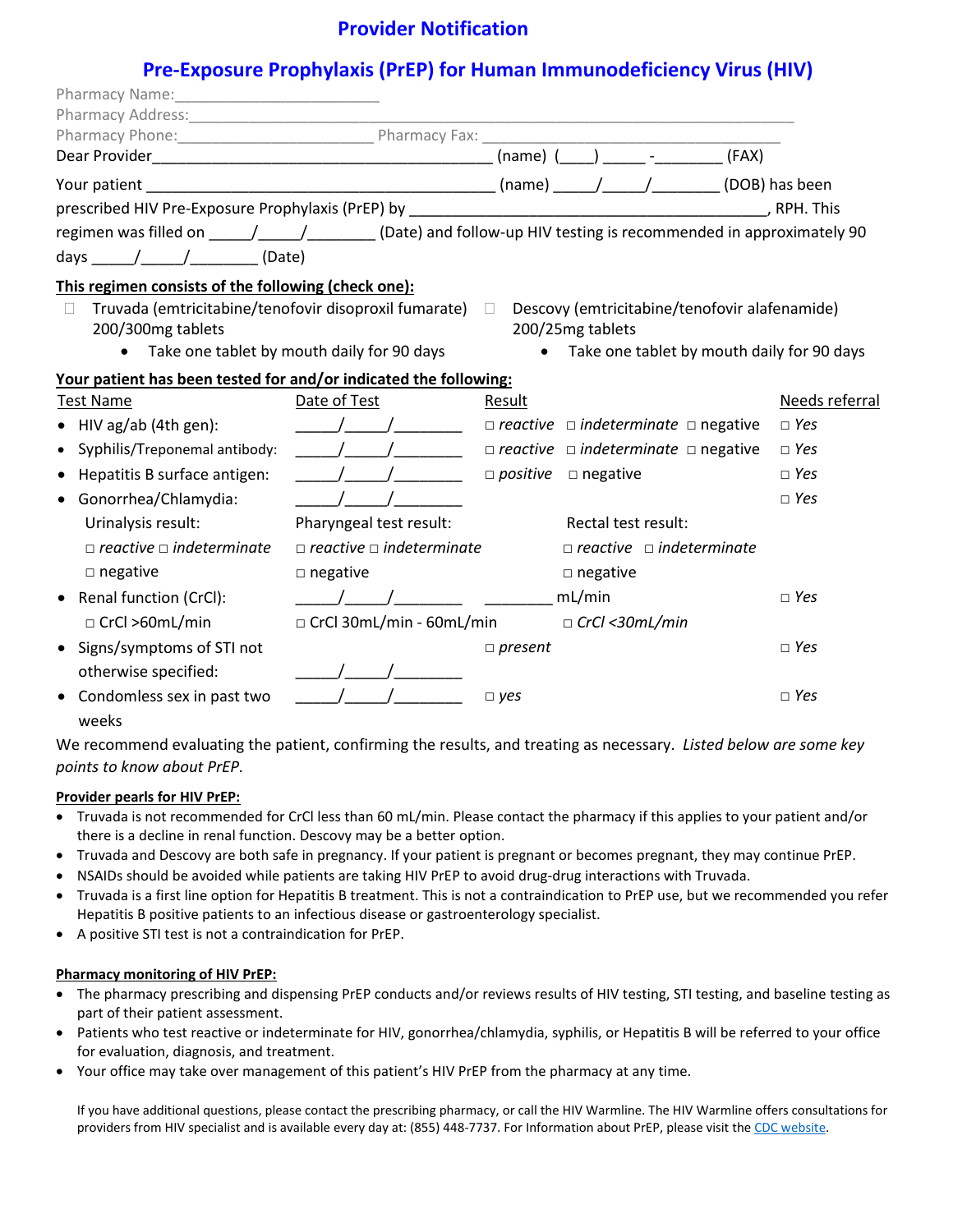# **Post-Exposure Prophylaxis (PEP) Self-Screening Patient Intake Form**

|                                                                                      |                                                                                           | (CONFIDENTIAL-Protected Health Information) |                                      |
|--------------------------------------------------------------------------------------|-------------------------------------------------------------------------------------------|---------------------------------------------|--------------------------------------|
|                                                                                      |                                                                                           |                                             |                                      |
|                                                                                      | Legal Name                                                                                | Preferred Name                              |                                      |
| Gender Identification (circle) M / F / Other<br>Sex Assigned at Birth (circle) M / F |                                                                                           |                                             |                                      |
|                                                                                      | Preferred Pronouns (circle) She/Her/Hers, He/Him/His, They/Them/Their, Ze/Hir/Hirs, Other |                                             |                                      |
|                                                                                      |                                                                                           |                                             |                                      |
|                                                                                      | Phone ( ) ________________________                                                        |                                             |                                      |
|                                                                                      | <b>Healthcare Provider Name</b>                                                           |                                             |                                      |
|                                                                                      | Do you have health insurance? Yes / No                                                    |                                             |                                      |
|                                                                                      | Any allergies to medications? Yes / No                                                    |                                             |                                      |
|                                                                                      | <b>Background Information:</b>                                                            |                                             |                                      |
| 1.                                                                                   | Do you think you were exposed to Human Immunodeficiency Virus (HIV)?                      |                                             | □ Yes □ No □ Not sure                |
| 2.                                                                                   | What was the date of the exposure?                                                        |                                             |                                      |
| 3.                                                                                   | What was the approximate time of the exposure?                                            |                                             | $\therefore$ AM/PM                   |
| 4.                                                                                   | Was your exposure due to unwanted physical contact or a sexual assault?                   |                                             | □ Yes □ No □ Not sure                |
| 5.                                                                                   | Was the exposure through contact with any of the following body fluids? Select any/all    |                                             | $\Box$ Yes $\Box$ No $\Box$ Not sure |
|                                                                                      | that apply:                                                                               |                                             |                                      |
|                                                                                      | □ Blood □ Tissue fluids □ Semen □ Vaginal secretions □ Saliva □ Tears □ Sweat □ Other     |                                             |                                      |
|                                                                                      | (please specify):                                                                         |                                             |                                      |
| 6.                                                                                   | Did you have vaginal or anal sexual intercourse without a condom?                         |                                             | $\Box$ Yes $\Box$ No $\Box$ Not sure |
| 7.                                                                                   | Did you have oral sex without a condom with visible blood in or on the genitals or        |                                             | $\Box$ Yes $\Box$ No $\Box$ Not sure |
|                                                                                      | mouth of your partner?                                                                    |                                             |                                      |
| 8.                                                                                   | Did you have oral sex without a condom with broken skin or mucous membrane of the         |                                             | $\Box$ Yes $\Box$ No $\Box$ Not sure |
|                                                                                      | genitals or oral cavity of your partner?                                                  |                                             |                                      |
| 9.                                                                                   | Were you exposed to body fluids via injury to the skin, a needle, or another instrument   |                                             | □ Yes □ No □ Not sure                |
|                                                                                      | or object that broke the skin?                                                            |                                             |                                      |
| 10.                                                                                  | Did you come into contact with blood, semen, vaginal secretions, or other body fluids of  |                                             | $\Box$ Yes $\Box$ No $\Box$ Not sure |
|                                                                                      | one of the following individuals?                                                         |                                             |                                      |
|                                                                                      | □ persons with known HIV infection                                                        |                                             |                                      |
|                                                                                      | □men who have sex with men with unknown HIV status                                        |                                             |                                      |
|                                                                                      | □ persons who inject drugs                                                                |                                             |                                      |
|                                                                                      | □sex workers                                                                              |                                             |                                      |
| 11.                                                                                  | Did you have another encounter that is not included above that could have exposed         |                                             | Yes □ No □ Not sure                  |
|                                                                                      | you to high risk body fluids? Please specify:                                             |                                             |                                      |
|                                                                                      | <b>Medical History:</b>                                                                   |                                             |                                      |

ory:

| 12. | Have you ever been diagnosed with Human Immunodeficiency Virus (HIV)?                                              | $\Box$ Yes $\Box$ No $\Box$ Not sure |
|-----|--------------------------------------------------------------------------------------------------------------------|--------------------------------------|
| 13. | Are you seeing a provider for management of Hepatitis B?                                                           | $\Box$ Yes $\Box$ No $\Box$ Not sure |
| 14. | Have you ever received immunization for Hepatitis B? If yes, indicate when:                                        | □ Yes □ No □ Not sure                |
|     | If no, would you like a vaccine today? Yes/No                                                                      |                                      |
| 15. | Are you seeing a kidney specialist?                                                                                | $\Box$ Yes $\Box$ No $\Box$ Not sure |
| 16. | Are you currently pregnant?                                                                                        | $\Box$ Yes $\Box$ No $\Box$ Not sure |
| 17. | Are you currently breast-feeding?                                                                                  | $\Box$ Yes $\Box$ No $\Box$ Not sure |
| 18. | Do you take any of the following over-the-counter medications or herbal supplements?                               | $\Box$ Yes $\Box$ No $\Box$ Not sure |
|     | $\Box$ Orlistat (Alli®) $\Box$ aspirin ≥ 325 mg $\Box$ naproxen (Aleve®) $\Box$ ibuprofen (Advil®) $\Box$ antacids |                                      |
|     | (Tums <sup>®</sup> or Rolaids®), $\Box$ vitamins or multivitamins containing iron, calcium, magnesium,             |                                      |
|     | zinc, or aluminum                                                                                                  |                                      |
| 19. | Do you have any other medical problems or take any medications, including herbs or                                 | $\Box$ Yes $\Box$ No $\Box$ Not sure |
|     | supplements? If yes, list them here:                                                                               |                                      |
|     |                                                                                                                    |                                      |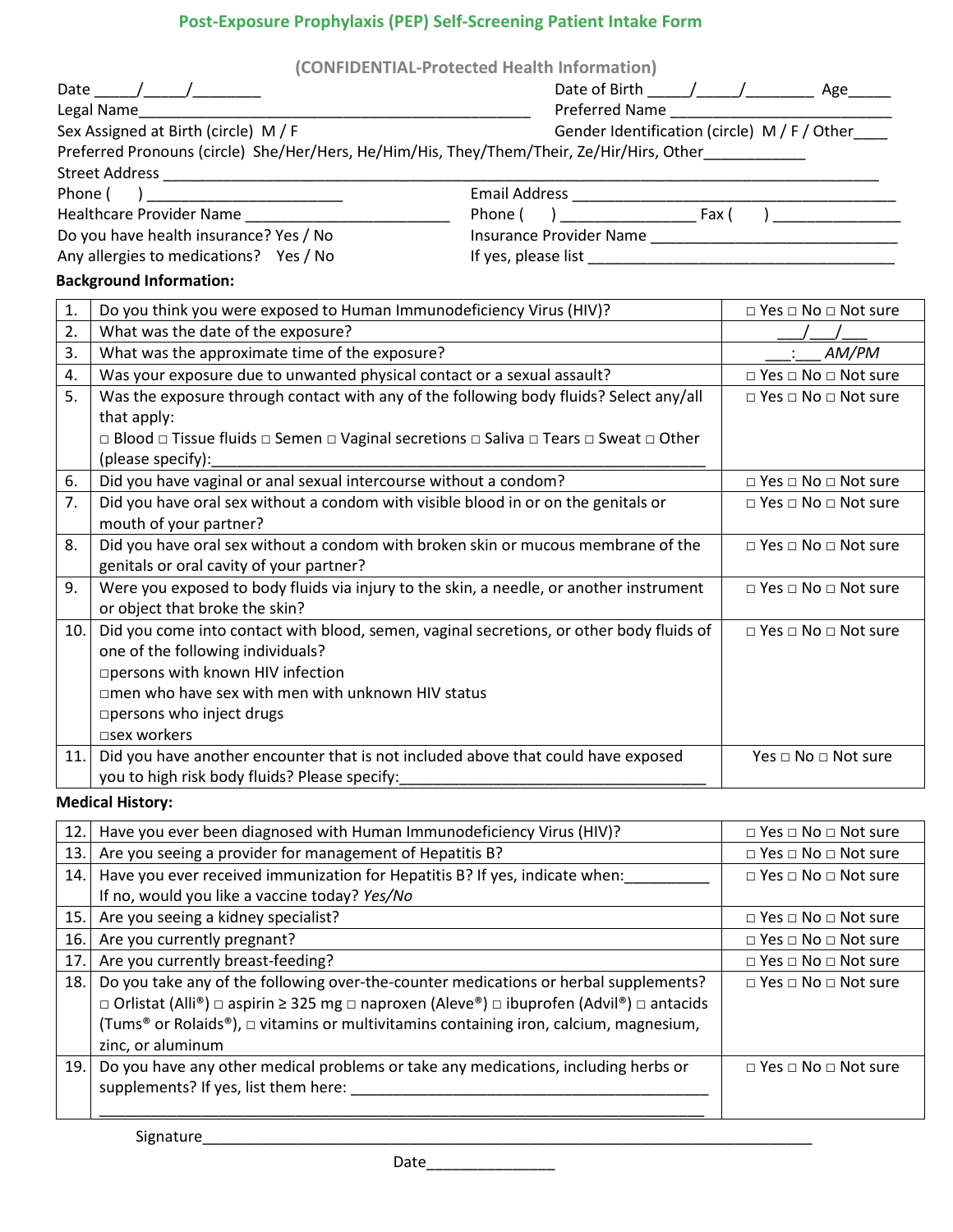# **Post-exposure Prophylaxis (PEP) of Human Immunodeficiency Virus (HIV)**

# **Assessment and Treatment Care Pathway**

**(CONFIDENTIAL-Protected Health Information)**

| Name:                                                                                                                                                                                                                                                            | Today's Date:<br>Date of Birth:                                                                                                                                                                                                              |                                                                               |  |
|------------------------------------------------------------------------------------------------------------------------------------------------------------------------------------------------------------------------------------------------------------------|----------------------------------------------------------------------------------------------------------------------------------------------------------------------------------------------------------------------------------------------|-------------------------------------------------------------------------------|--|
| 1. Is the patient less than 13 years old?<br>Notes:                                                                                                                                                                                                              |                                                                                                                                                                                                                                              |                                                                               |  |
| □ Yes: Do not prescribe PEP. Refer<br>patient to local primary care provider<br>(PCP), emergency department (ED),<br>urgent care, infectious disease<br>specialist, or public health clinic                                                                      | $\Box$ No: Go to #2                                                                                                                                                                                                                          |                                                                               |  |
| 2. Was the patient a survivor of sexual assault?                                                                                                                                                                                                                 |                                                                                                                                                                                                                                              | Notes:                                                                        |  |
| $\Box$ Yes: If the patient experienced a<br>sexual assault, continue on with the<br>algorithm (Go to #3) and then refer<br>the patient to the emergency<br>department for a sexual assault<br>workup.**                                                          | $\Box$ No: Go to #3                                                                                                                                                                                                                          |                                                                               |  |
| 3. Is the patient known to be HIV-positive?                                                                                                                                                                                                                      |                                                                                                                                                                                                                                              | Notes: PEP is a time sensitive                                                |  |
| □Yes: Do not prescribe PEP. Refer<br>patient to local primary care provider,<br>infectious disease specialist or public<br>health clinic.                                                                                                                        | $\square$ No: Go to #4. Conduct 4 <sup>th</sup> generation HIV<br>fingerstick test if available (optional).                                                                                                                                  | treatment with evidence<br>supporting use <72 hours from<br>time of exposure. |  |
| 4. What time did the exposure occur?<br>Notes:                                                                                                                                                                                                                   |                                                                                                                                                                                                                                              |                                                                               |  |
| $\Box$ >72 hours ago: PEP not<br>recommended. Do not prescribe PEP.<br>Refer patient to local primary care<br>provider, infectious disease specialist,<br>or public health department.                                                                           | $\Box$ <72 hours ago: go to #5                                                                                                                                                                                                               |                                                                               |  |
| 5. Was the exposure from a source person known to be HIV-positive?                                                                                                                                                                                               |                                                                                                                                                                                                                                              |                                                                               |  |
| $\Box$ Yes: Go to #6                                                                                                                                                                                                                                             | $\Box$ No: Go to #7                                                                                                                                                                                                                          |                                                                               |  |
| Was there exposure of the patient's vagina, rectum, eye, mouth, other mucous<br>6.<br>membrane, or non-intact skin, or percutaneous contact with the following body<br>fluids:                                                                                   | Notes: The fluids listed on the<br>far left column are considered<br>high risk while the fluids on the                                                                                                                                       |                                                                               |  |
| Please check any/all that apply:<br>$\square$ Blood<br>$\square$ Semen<br>$\Box$ Vaginal secretions<br>$\Box$ Rectal secretions<br>$\Box$ Breast milk<br>$\Box$ Any body fluid that is visibly<br>contaminated with blood<br>If any boxes are checked, go to #9. | Please check any/all that apply (Note: only<br>applicable if not visibly contaminated with<br>blood):<br>$\Box$ Urine<br>□Nasal Secretions<br>$\square$ Saliva<br>$\square$ Sweat<br>$\Box$ Tears<br>$\square$ None of the above<br>Go to #7 | right column are only<br>considered high risk if<br>contaminated with blood.  |  |
|                                                                                                                                                                                                                                                                  | 7. Did the patient have receptive/insertive anal/vaginal intercourse without a condom                                                                                                                                                        | Notes: This type of exposure                                                  |  |
| with a partner of known or unknown HIV status?                                                                                                                                                                                                                   |                                                                                                                                                                                                                                              | puts the patient at a high risk for                                           |  |
| □ Yes: Go to #9                                                                                                                                                                                                                                                  | $\Box$ No: Go to #8                                                                                                                                                                                                                          | HIV acquisition                                                               |  |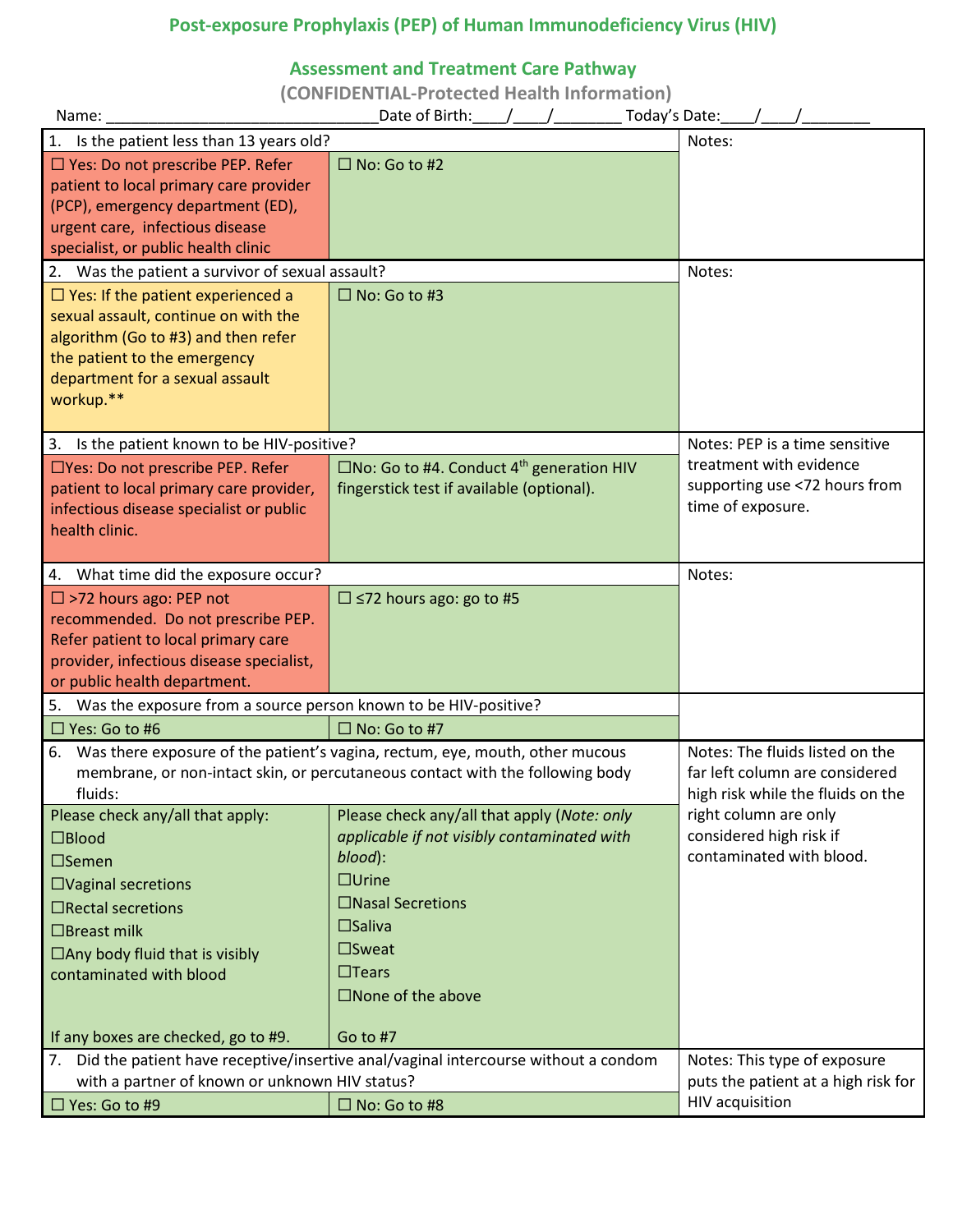# **Post-exposure Prophylaxis (PEP) of Human Immunodeficiency Virus (HIV) Assessment and Treatment Care Pathway**

**(CONFIDENTIAL-Protected Health Information)**

| 8.<br>Did the patient have receptive/insertive intercourse without a condom with mouth<br>to vagina, anus, or penis (with or without ejaculation) contact with a partner of<br>known or unknown HIV status?                                                                                                                |                                                                                                                                                                                                                                                                                                               |  | Notes: Consider calling the<br>HIV Warmline (888) 448-<br>4911 for guidance.                                                                                      |
|----------------------------------------------------------------------------------------------------------------------------------------------------------------------------------------------------------------------------------------------------------------------------------------------------------------------------|---------------------------------------------------------------------------------------------------------------------------------------------------------------------------------------------------------------------------------------------------------------------------------------------------------------|--|-------------------------------------------------------------------------------------------------------------------------------------------------------------------|
| $\Box$ Yes: Please check all that apply and go to #9:<br>$\square$ Was the source person known to be HIV-positive?<br>$\square$ Were there cuts/openings/sores/ulcers on the oral mucosa?<br>$\square$ Was blood present?<br>$\Box$ Has this happened more than once without PEP treatment?<br>$\square$ None of the above | $\Box$ No: Use clinical<br>judgement. Risk of<br>acquiring HIV is low.<br>Consider referral. If<br>clinical<br>determination is to<br>prescribe PEP then<br>continue to #9.                                                                                                                                   |  |                                                                                                                                                                   |
| 9. Does the patient have an established primary care provider for appropriate follow-<br>up? -OR- Can the pharmacist directly refer to another local contracted provider or<br>public health department for appropriate follow-up?                                                                                         |                                                                                                                                                                                                                                                                                                               |  | Notes: Connection to care is<br>critical for future<br>recommended follow-up.                                                                                     |
| $\Box$ Yes: Go to #10                                                                                                                                                                                                                                                                                                      | $\Box$ No: Do not prescribe PEP. Refer patient to<br>local primary care provider (PCP), emergency<br>department (ED), urgent care, infectious<br>disease specialist, or public health dept.                                                                                                                   |  |                                                                                                                                                                   |
| 10. Does the patient have history of known Hepatitis B infection (latent or active)?<br>$\Box$ Yes: Do not prescribe PEP. Refer<br>patient to local primary care<br>provider (PCP), emergency<br>department (ED), urgent care,<br>infectious disease specialist, or<br>public health dept.                                 | $\Box$ No. Go to #11                                                                                                                                                                                                                                                                                          |  | Notes: Tenofovir disoproxil<br>fumarate treats HBV,<br>therefore once stopped<br>and/or completed, the<br>patient could experience an<br>acute Hepatitis B flare. |
| 11. Has the patient received the full Hepatitis B vaccination series? □ Yes □ No<br>Verify vaccine records or Alert-IIS. Dates:                                                                                                                                                                                            |                                                                                                                                                                                                                                                                                                               |  |                                                                                                                                                                   |
| $\Box$ No: Go to #12<br>$\Box$ Yes: Go to #13<br>12. Review the risks of hepatitis B exacerbation with PEP with the patient. Offer<br>vaccine if appropriate and go to #13.<br>$\Box$ Vaccine administered<br>Signature:<br>Lot:<br>Exp:                                                                                   |                                                                                                                                                                                                                                                                                                               |  |                                                                                                                                                                   |
| 13. Does the patient have known chronic kidney disease or reduced renal function?<br>Notes: Truvada <sup>®</sup> requires                                                                                                                                                                                                  |                                                                                                                                                                                                                                                                                                               |  |                                                                                                                                                                   |
| $\Box$ Yes: Do not prescribe PEP. Refer<br>patient to local primary care<br>provider (PCP), emergency<br>department (ED), urgent care,<br>infectious disease specialist, or<br>public health dept.                                                                                                                         | $\Box$ No: PEP prescription recommended. See<br>below for recommended regimen(s) and<br>counseling points. Patient must be warm<br>referred to appropriate provider following<br>prescription of PEP for required baseline and<br>follow-up testing. Pharmacist must notify both<br>the provider and patient. |  | renal dose adjustment when<br>the CrCl <50 mL/min                                                                                                                 |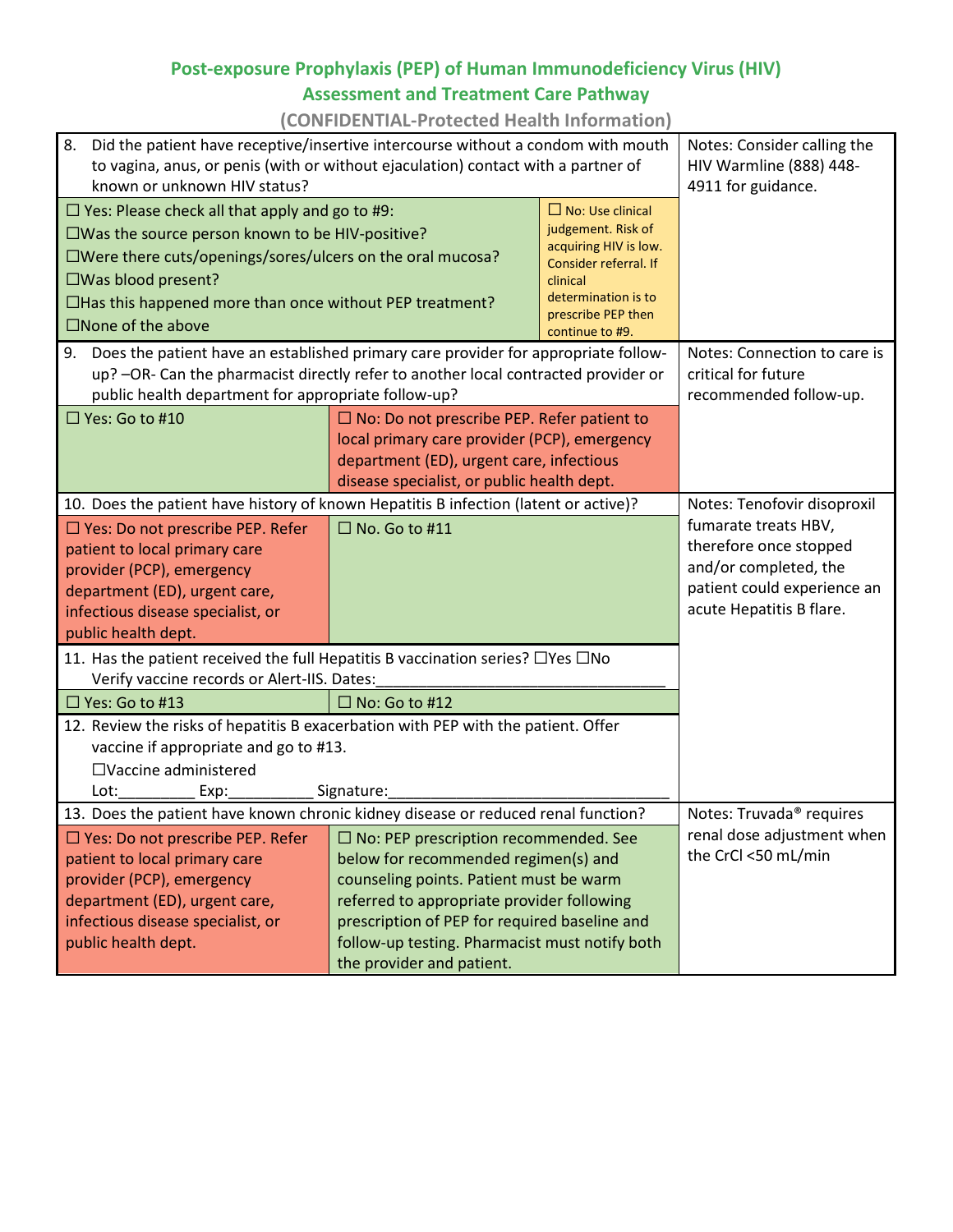# **Post-exposure Prophylaxis (PEP) of Human Immunodeficiency Virus (HIV) Assessment and Treatment Care Pathway**

**(CONFIDENTIAL-Protected Health Information)**

| RECOMMENDED REGIMEN:                |           |                                                                                                           |
|-------------------------------------|-----------|-----------------------------------------------------------------------------------------------------------|
| Truvada <sup>®</sup>                | Notes:    |                                                                                                           |
| (emtricitabine 200                  | $\bullet$ | There may be other FDA-approved regimens available for treatment of PEP.                                  |
| mg/tenofovir disoproxil             |           | Truvada <sup>®</sup> plus Isentress <sup>®</sup> is the only regimen permitted for pharmacist prescribing |
| fumurate 300 mg) one                |           | at this time.                                                                                             |
| tablet by mouth daily               | $\bullet$ | Although labeling is for 28 day supply, 30 days is recommended for prescribing due                        |
| for 30 days                         |           | to the products being available only in 30-day packaging and high cost of the                             |
|                                     |           | medications which could provide a barrier to availability and care. If able, 28-day                       |
| <b>PLUS</b>                         |           | regimens are appropriate if the pharmacist/pharmacy is willing to dispense as such.                       |
|                                     | $\bullet$ | Pregnancy is not a contraindication to receive PEP treatment as Truvada® and                              |
| Isentress <sup>®</sup> (raltegravir |           | Isentress <sup>®</sup> are preferred medications during pregnancy. If the patient is pregnant,            |
| 400 mg) one tablet by               |           | please report their demographics to the Antiretroviral Pregnancy Registry:                                |
| mouth twice daily for               |           | http://www.apregistry.com                                                                                 |
| 30 days                             | $\bullet$ | If the patient is breastfeeding, the benefit of prescribing PEP outweigh the risk of                      |
|                                     |           | the infant acquiring HIV. Package inserts recommend against breastfeeding.                                |
|                                     |           | "Pumping and dumping" may be considered. Consider consulting with an infectious                           |
|                                     |           | disease provider, obstetrician, or pediatrician for further guidance.                                     |

#### COUNSELING POINTS:

#### Truvada<sup>®</sup>:

 $\circ$  Take the tablet every day as prescribed with or without food. Taking it with food may decrease stomach upset.

- o Common side effects include nausea/vomiting, diarrhea for the first 1-2 weeks.
- lsentress®:
	- $\circ$  Take the tablet twice daily as prescribed with or without food. Taking it with food might decrease any stomach upset.
	- $\circ$  If you take vitamins or supplements with calcium or magnesium, take the supplements 2 hours before or 6 hours after the Isentress®.
- Do not take one of these medications without the other. Both medications must be taken together to be effective and to prevent possible resistance. You must follow up with appropriate provider for lab work.
- Discuss side-effects of "start-up syndrome" such as nausea, diarrhea, and/or headache which generally resolve within a few days to weeks of starting the medications.
- Discuss signs and symptoms of seroconversion such as flu-like symptoms (e.g. fatigue, fever, sore throat, body aches, rash, swollen lymph nodes).

**\*** For any child who is currently in danger of serious injury, or is suspected to be currently in danger of serious injury, please contact Utah Child Protective Services @ 1-855-323-3237.

#### PHARMACIST MANDATORY FOLLOW-UP:

- The pharmacist will contact the patient's primary care provider or other appropriate provider to provide written notification of PEP prescription and to facilitate establishing care for baseline testing such as SCr, 4<sup>th</sup> generation HIV Antigen/Antibody, AST/ALT, and Hepatitis B serology. *(sample info sheet available)*
- The pharmacist will provide a written individualized care plan to each patient. *(sample info sheet available)*
- The pharmacist will contact the patient approximately 1 month after initial prescription to advocate for appropriate provider follow-up after completion of regimen.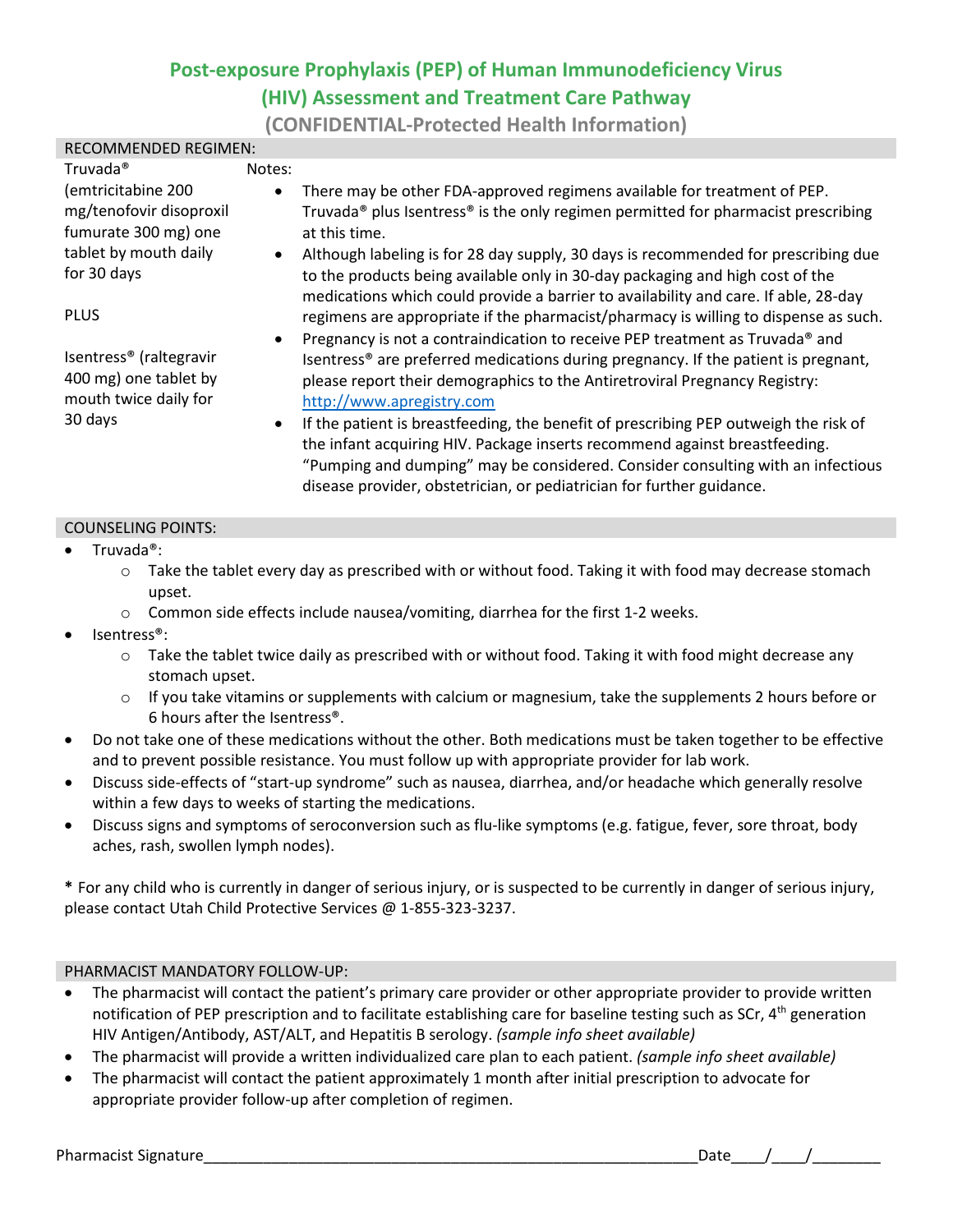# **PEP Prescription**

| Patient Name:                                                         | Date of birth:                                                                                                                                                  |
|-----------------------------------------------------------------------|-----------------------------------------------------------------------------------------------------------------------------------------------------------------|
| Address:                                                              | <u> 1980 - Johann Barn, mars ann an t-Amhain Aonaich an t-Aonaich an t-Aonaich ann an t-Aonaich ann an t-Aonaich</u>                                            |
| City/State/Zip Code:                                                  | Phone number:                                                                                                                                                   |
| □ Verified DOB with valid photo ID                                    |                                                                                                                                                                 |
|                                                                       | Note: RPh must refer patient if exposure occurred >72 hours prior to initiation of medication                                                                   |
| <b>Rx</b>                                                             |                                                                                                                                                                 |
| Quantity: #30<br>Refills: none                                        | Drug: emtricitabine 200 mg/tenofovir disoproxil fumarate 300 mg (Truvada)<br>Sig: Take one tablet by mouth once daily in combination with Isentress for 30 days |
|                                                                       | <b>AND</b>                                                                                                                                                      |
| Drug: raltegravir 400mg (Isentress)<br>Quantity: #60<br>Refills: none | Sig: Take one tablet by mouth twice daily in combination with Truvada for 30 days.                                                                              |
|                                                                       |                                                                                                                                                                 |
|                                                                       |                                                                                                                                                                 |
|                                                                       |                                                                                                                                                                 |
|                                                                       |                                                                                                                                                                 |
|                                                                       | -or-                                                                                                                                                            |
|                                                                       |                                                                                                                                                                 |
| □ Patient Referred<br>$\Box$ Hepatitis B Vaccination administered:    | Lot: ______________Expiration Date: ___________ Dose: _______ of 2 or 3 (circle one)                                                                            |
|                                                                       |                                                                                                                                                                 |
|                                                                       |                                                                                                                                                                 |
|                                                                       |                                                                                                                                                                 |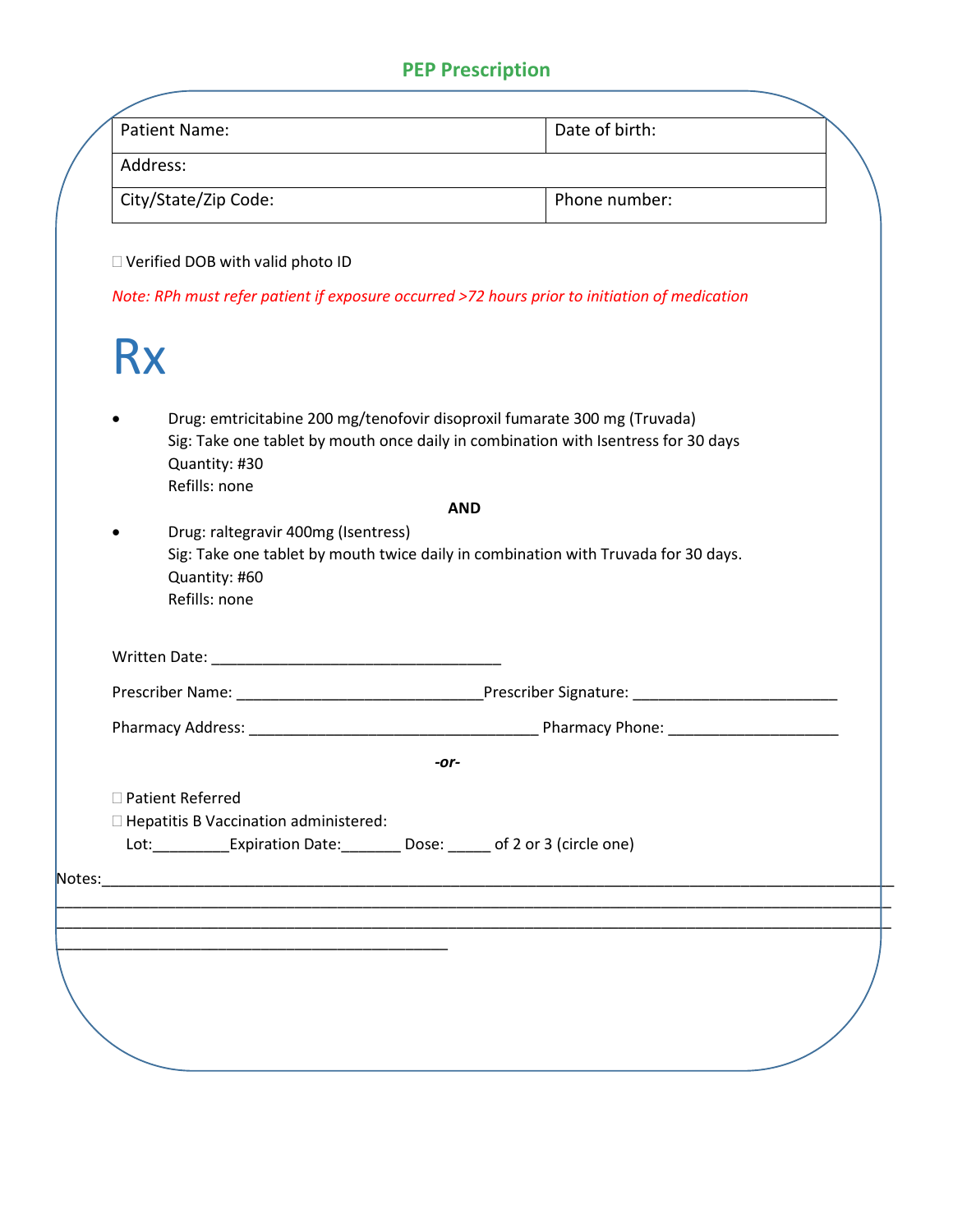# Patient Information Post-Exposure Prophylaxis (PEP) for Human Immunodeficiency Virus (HIV)

| <b>Pharmacy Name:</b>         |
|-------------------------------|
| <b>Pharmacy Address:</b>      |
| <b>Pharmacy Phone Number:</b> |

# **This page contains important information for you; please read it carefully.**

You have been prescribed Post-Exposure Prophylaxis (PEP) to help prevent Human Immunodeficiency Virus (HIV). Listed below are the medications and directions you have been prescribed, some key points to remember about these medications, and a list of next steps that will need to be done in order to confirm the PEP worked for you.

# **Medications: You must start these within 72 hours of your exposure**

- Truvada (emtricitabine/tenofovir disoproxil) 200 mg/300 mg take 1 tablet by mouth daily for 30 days, **AND**
- Isentress (raltegravir) 400 mg take 1 tablet by mouth twice daily for 30 days

# **Key Points**

- Take every dose. If you miss a dose, take it as soon as you remember.  $\circ$  If it is close to the time of your next dose, just take that dose. Do not double up on doses to make up for the missed dose.
- Do not stop taking either medication without first asking your doctor or pharmacist.
- Truvada and Isentress don't have side effects most of the time. The most common side effects (if they do happen) are stomach upset. Taking Truvada and Isentress with food can help with stomach upset. Overthe- counter nausea and diarrhea medications are okay to use with PEP if needed.
- Avoid over-the-counter pain medications like ibuprofen or naproxen while taking PEP.

# **Follow-up and Next Steps**

- 1. Contact your primary care provider to let them know you have been prescribed PEP because they will need to order lab tests and see you. The pharmacy cannot do these lab tests.
- 2. Our pharmacist will contact your doctor (or public health office if you do not have a primary doctor) to let them know what labs they need to order for you.
- 3. The tests we will be recommending to check at 6 weeks and at 3 months are listed below. The listed labs will involve a blood draw. Your provider may choose to do more tests as needed.
	- $\Box$  HIV antigen/antibody 4<sup>th</sup> generation
	- $\Box$  Hepatitis B surface antigen and surface antibody
	- $\Box$  Hepatitis C antibody
	- $\Box$  Treponema pallidum antibody
	- $\Box$  Comprehensive metabolic panel
- 4. If you think that you might still be at risk of HIV infection after you finish the 30-day PEP treatment, talk to your doctor about starting Pre-exposure prophylaxis (PrEP) after finishing PEP.